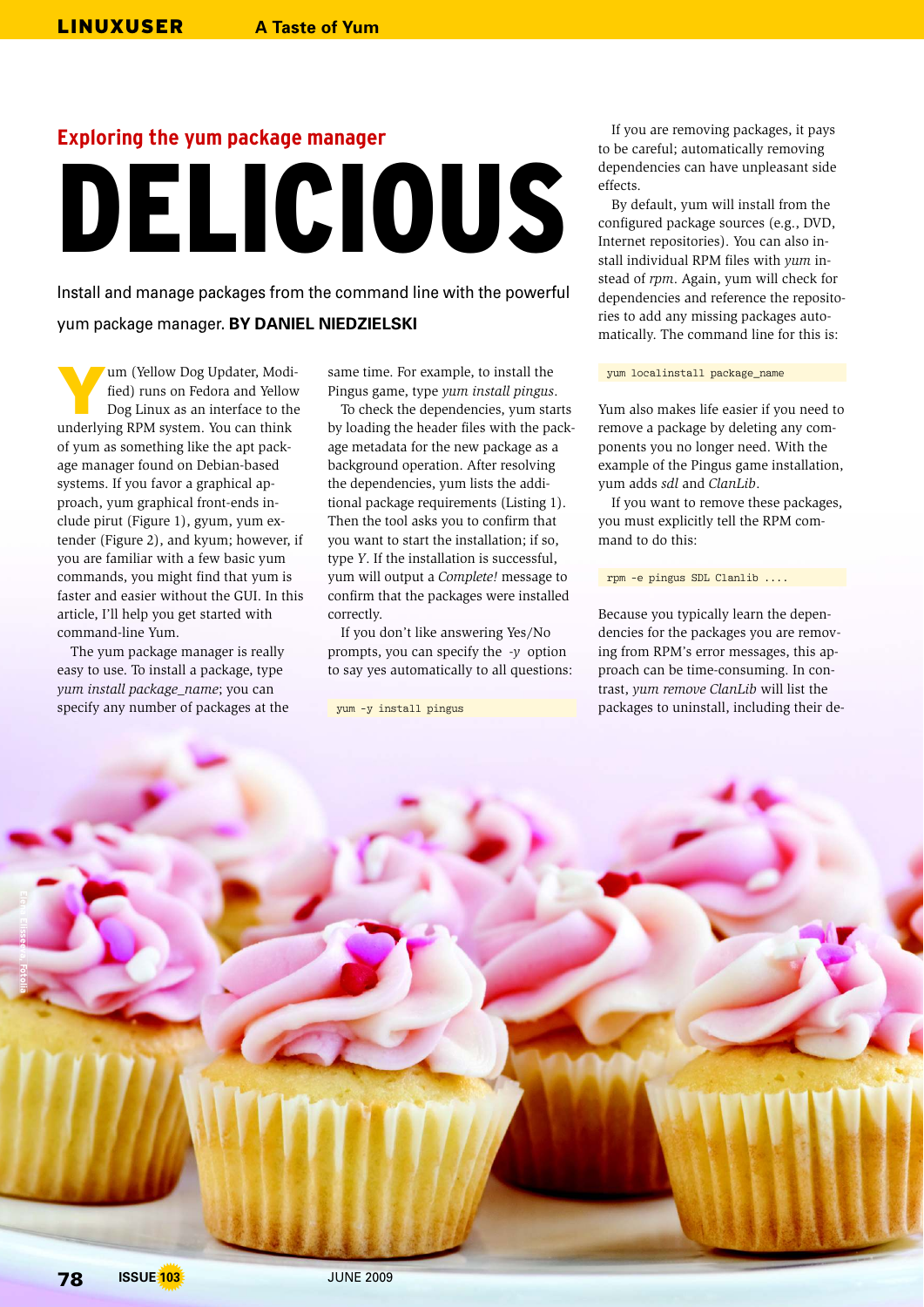**A Taste of Yum** LINUXUSER

pendencies. Yum quickly prompts you to confirm that you want to uninstall all the listed packages and then does so if you say yes.

# Update Packages

To update a package – or all packages – use the *yum update package\_name* or *yum update* command. If you prefer a GUI, launch the Package Updater, *pup*, from a console through the desktop menu. Pup is part of the pirut package, which you set up via *yum install pirut*.

The yum update daemon will even update the whole system. To allow this to happen, you need to set the *do\_update* entry to *yes* in your */etc/yum/yum-updatesd.conf* configuration file (Listing 2). At boot time, *chkconfig* tells you whether or not the *updatesd* service is launched automatically:

# chkconfig --list | grep -i yum

The output shows the runlevel the service is enabled in; you can type *runlevel* to identify the current runlevel. To enable automatic start-up when you boot, type *chkconfig yum-updatesd on*. To start the daemon once only, type *service yum-updatesd start*.

Most often, you are likely to use the command *yum search keyword*, command searches the package names and details of all available packages for the keyword. To restrict the search to the package names, you can type *yum list | grep keyword*.

|     | Category                                                 | None             | $\check{~}$ |                                                                                                                                                                                                                             |               |                          | Packages O Updates O Available O Installed O All |  |
|-----|----------------------------------------------------------|------------------|-------------|-----------------------------------------------------------------------------------------------------------------------------------------------------------------------------------------------------------------------------|---------------|--------------------------|--------------------------------------------------|--|
|     |                                                          |                  |             |                                                                                                                                                                                                                             |               |                          |                                                  |  |
|     | Search Options                                           |                  |             |                                                                                                                                                                                                                             |               |                          |                                                  |  |
|     | Package                                                  |                  |             |                                                                                                                                                                                                                             | Arch.         | Ver.                     | Summary                                          |  |
| 마   |                                                          | <b>8Kingdoms</b> |             |                                                                                                                                                                                                                             | i386          | $1.1.0 - 6.fc9$          | 8 Kingdoms is a 3D turn-based fantasy strategic  |  |
| DB. | AGReader                                                 |                  |             |                                                                                                                                                                                                                             | i386          | $1.2 - 5.fc9$            | Console reader for viewing AmigaGuide files      |  |
|     | AcetonelSO<br>Œ.<br>AcetonelSO2<br>U.<br>AllegroOGG<br>n |                  |             | i386                                                                                                                                                                                                                        | $6.7 - 5.fc9$ | CD/DVD Image Manipulator |                                                  |  |
|     |                                                          |                  |             | CD/DVD Image Manipulator<br>$2.0.2 - 4.fc9$<br>i386<br>$1.0.3 - 4.fc9$<br>Ogg library for use with the Allegro game library<br><b>i386</b><br>Developmental libraries and include files for Alle<br>$1.0.3 - 4.fc9$<br>i386 |               |                          |                                                  |  |
|     |                                                          |                  |             |                                                                                                                                                                                                                             |               |                          |                                                  |  |
|     | AllegroOGG-devel<br>n:                                   |                  |             |                                                                                                                                                                                                                             |               |                          |                                                  |  |
|     | <b>BackupPC</b>                                          |                  |             |                                                                                                                                                                                                                             |               | noarch 3.1.0-3.fc9       | BackupPC - high-performance backup system        |  |
|     |                                                          |                  | m           |                                                                                                                                                                                                                             |               |                          |                                                  |  |
|     |                                                          |                  |             |                                                                                                                                                                                                                             |               |                          |                                                  |  |
|     |                                                          |                  |             |                                                                                                                                                                                                                             |               |                          |                                                  |  |
|     |                                                          |                  |             | Description Information Files Changelog Other                                                                                                                                                                               |               |                          |                                                  |  |
|     |                                                          |                  |             |                                                                                                                                                                                                                             |               |                          |                                                  |  |

**Figure 2: If pirut is too spartan for your taste, try yum extender.**

#### Yum Shell

If you need to complete a couple of chores one after another, the yum shell is the best place to do it. The shell lets you enter a number of actions in sequence without waiting for the previous action to complete. A typical scenario is a session in which you delete the cache, install packages, and remove other packages.

To launch the shell, type *yum shell*. The prompt accepts all the normal commands, such as *install*, *remove*, or *up-*

| 局                 | Package Manager                      | خدارت الد                                                                             |
|-------------------|--------------------------------------|---------------------------------------------------------------------------------------|
| Eile<br>View Help |                                      |                                                                                       |
|                   | <b>Desktop Environments</b>          | <b>2</b> B GNOME Desktop Environment                                                  |
|                   | <b>Applications</b>                  | KDE (K Desktop Environment)                                                           |
| Search            | <b>Development</b>                   | $\blacksquare$ XFCE                                                                   |
|                   | <b>Servers</b>                       |                                                                                       |
|                   | <b>Base System</b>                   |                                                                                       |
|                   | Languages                            |                                                                                       |
| <b>Browse</b>     |                                      |                                                                                       |
|                   | icons, and a graphical file manager. | GNOME is a powerful, graphical user interface which includes a panel, desktop, system |
| List              |                                      | 35 of 63 optional packages selected                                                   |
|                   |                                      | Optional packages                                                                     |
|                   |                                      |                                                                                       |
|                   |                                      |                                                                                       |
|                   |                                      | $\sqrt{\text{Apply}}$                                                                 |

**Figure 1: Fedora uses the pirut front-end as its default package manager.**

*date*. Typing *run* launches the batch sequence you entered previously. When you are done, you can quit the shell by typing *quit*. Another use for the yum shell is to invoke a pipe to install something directly from a shell script:

# echo -e "install pingus\n **2** run\n quit" | yum -y shell

*Here documents* are often used for this purpose. A here document is a special approach to redirecting commands to the *stdin* channel of a program (Listing 3). Unlike the normal *echo* command, this method keeps most indents and newlines.

You might need to download a number of RPM packages that you will be installing later on, or that you need to install on several identical machines. The *yumdownloader* tool from the *yum-utils* package is useful for this. To download the Pingus game, just type *yumdownloader pingus*. Yumdownloader will drop the specified package into the current working directory. Then you can enter

# yum localinstall pingus- $\overline{Z}$ 0.7.2-3.fc10.i386.rpm

to install and resolve the dependencies. If you want to resolve the dependencies at the download stage, call *yuminstaller* with the *--resolve* option.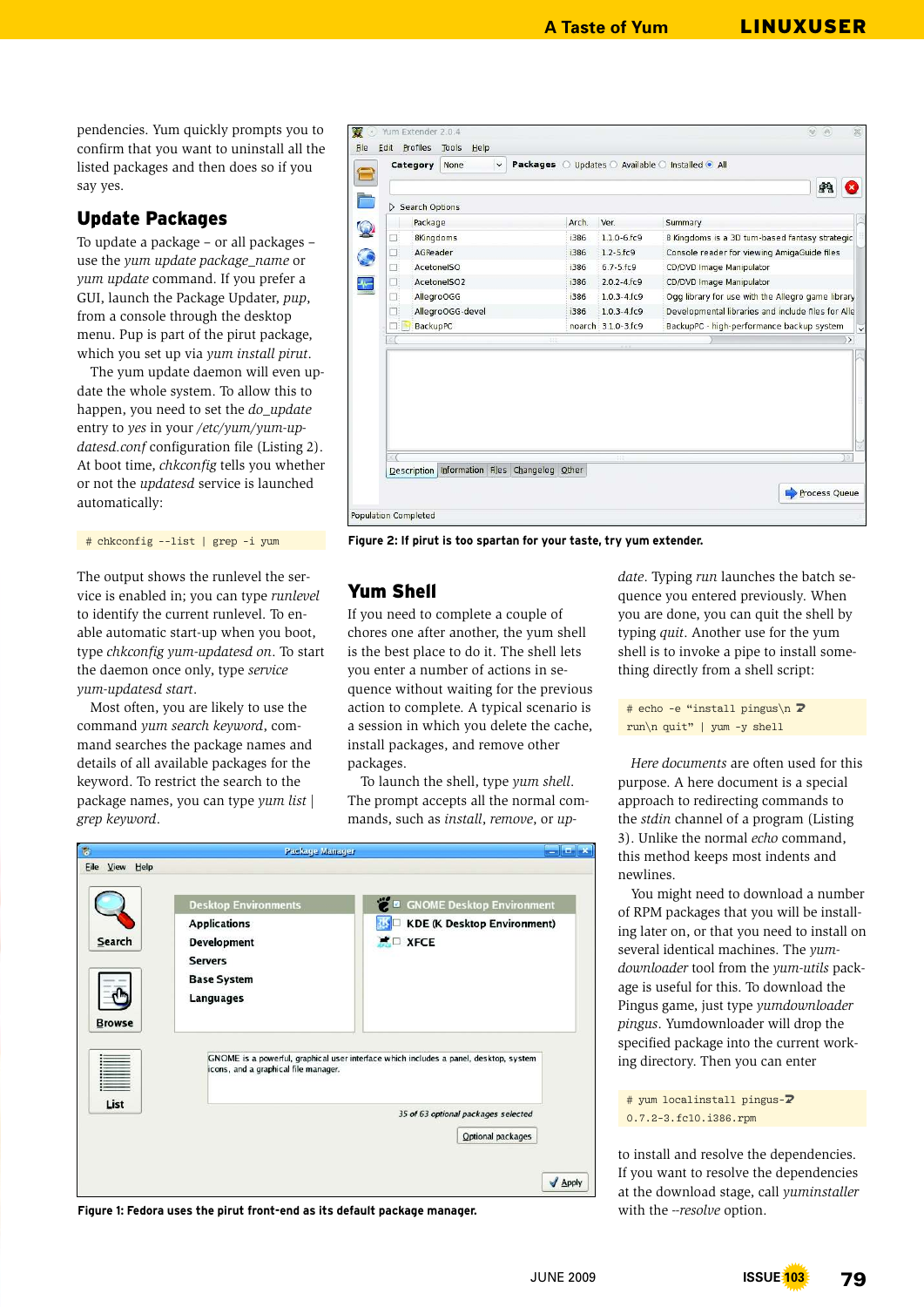Yum is also perfect for downloading source packages that you will be building manually. To do so, use the *--source*  option

# yumdownloader **2** --source pingus

to create an RPM file called *pingus-0.7.2-3.fc10.i386.rpm* in the current directory. To install, type:

# rpm -ihv pingus-0.7.2-3. $\overline{2}$ fc10.i386.rpm

This command drops the source archive into */usr/src/redhat/SOURCES/*, where you can unpack and build the application yourself.

## Caching

When launched, yum updates the header files; it will always download the headers, even if you are installing the package multiple times. To avoid redundancy, you can enable header and package file caching. To do so, enable the *keepcache=1* option in the */etc/yum .conf* configuration file. If you then call *yum* with the *-C* option, yum will access the cache regardless of the */etc/yum.conf* settings. Of course, this will only work if you really do have the required resources in the cache. If resources are missing, yum will give you the message *Caching enabled but no local cache of …*.

# Plugins and Repositories

Yum has many extensions that you can install easily from the repository. When you download a file, for example, the *Fastestmirror* plugin performs a background search for the fastest mirror server. To install and enable the plugin, type *yum install yum-fastestmirror*.

If multiple mirrors are available, install the *Priorities* plugin, which lets you control the priorities of the individual repositories:

#### yum -y install yum-priorities

After giving this command, you will find a *priorities.conf* file in */etc/yum/ pluginconf.d/*:

[main] enabled = 1 check\_obsoletes = 1

To avoid legal issues, Fedora only provides software available under a free license. The default Fedora repositories do not include proprietary programs or, for licensing reasons, many other free applications, such as *mplayer*. Fortunately, some of these programs are available through third-party suppliers.

The most popular repositories include Livna, RPMforge, Dribble, freshrpms, and ATrpms. In Fedora 10, Dribble, freshrpms, and Livna combined to form a single repository known as RPM Fusion [1]. The unofficial Fedora FAQ page [2] describes how to add Livna, or RPM Fusion, as package source; for Fedora 10, simply enter:

 $#$  rpm -Uvh  $\triangleright$ http://rpm.livna.org/2 livna-release-10.rpm

The configuration files for the various repositories are stored in */etc/ yum-repos.d/*. In these configuration files, you can enable or disable individual repositories with the *enabled=1* or *enabled=0* entries. Most repository files include several entries, but typically you only need the top one.

After completing a standard Fedora installation, including the RPM Fusion repository, you will have three configura-

Dependencies Resolved

tion files below */etc/yum.repos.d/*: *fedora.repo*, *fedora-updates.repo*, and *livna.repo*. Just set the top lines to *enabled=1* and the others to *enabled = 0*.

Alternatively, you can delete and disable all additional repository entries by typing:

# rpm -e yum-priorities **2** yum-fedorafaq livna-release

The *yum-priorities* plugin mentioned earlier is used here. *yum repolist* gives you a list of all enabled repositories.

# Upgrading with Yum

Yum lets you upgrade a Fedora system to the next version on the fly. Unfortunately, this option sometimes doesn't work properly and typically requires some manual attention.

If you do decide to rely on yum upgrading for you, start by flushing your yum cache and updating the package sources. Listing 4 gives a short overview of the steps required for upgrading to Fedora 11. You'll find a more detailed howto in the Fedora wiki [3].

# Package Groups

If you use Ubuntu and occasionally need to compile something, you will be familiar with the *build-essential* package.

#### Listing 1: Installing with yum

|                                |               | --------------   |                               |       |
|--------------------------------|---------------|------------------|-------------------------------|-------|
| Package                        |               | Arch Version     | Repository Size               |       |
| Installing:                    |               |                  |                               |       |
| pingus                         | i386 a        |                  | 0.7.0-0.4.20060721.fc6 fedora | 18 M  |
| Installing for dependencies:   |               |                  |                               |       |
| ClanLib                        | i386          | $0.8.0 - 4.fc7$  | fedora                        | 1.2 M |
| <b>SDL</b>                     | i386          | $1.2.12 - 1.fc7$ | updates                       | 219k  |
| $SDL_gfx$                      | i386          | $2.0.13 - 8.5c7$ | fedora                        | 52 k  |
|                                |               |                  |                               |       |
| <b>Transaction Summary</b>     |               |                  |                               |       |
|                                |               |                  |                               |       |
| Install                        | 11 Package(s) |                  |                               |       |
| $Update \qquad 0$ $Package(s)$ |               |                  |                               |       |
| Remove 0 Package(s)            |               |                  |                               |       |
|                                |               |                  |                               |       |
| Total download size: 31 M      |               |                  |                               |       |
| Is this ok $[y/N]$ :           |               |                  |                               |       |
| $\cdots$                       |               |                  |                               |       |
| Complete!                      |               |                  |                               |       |